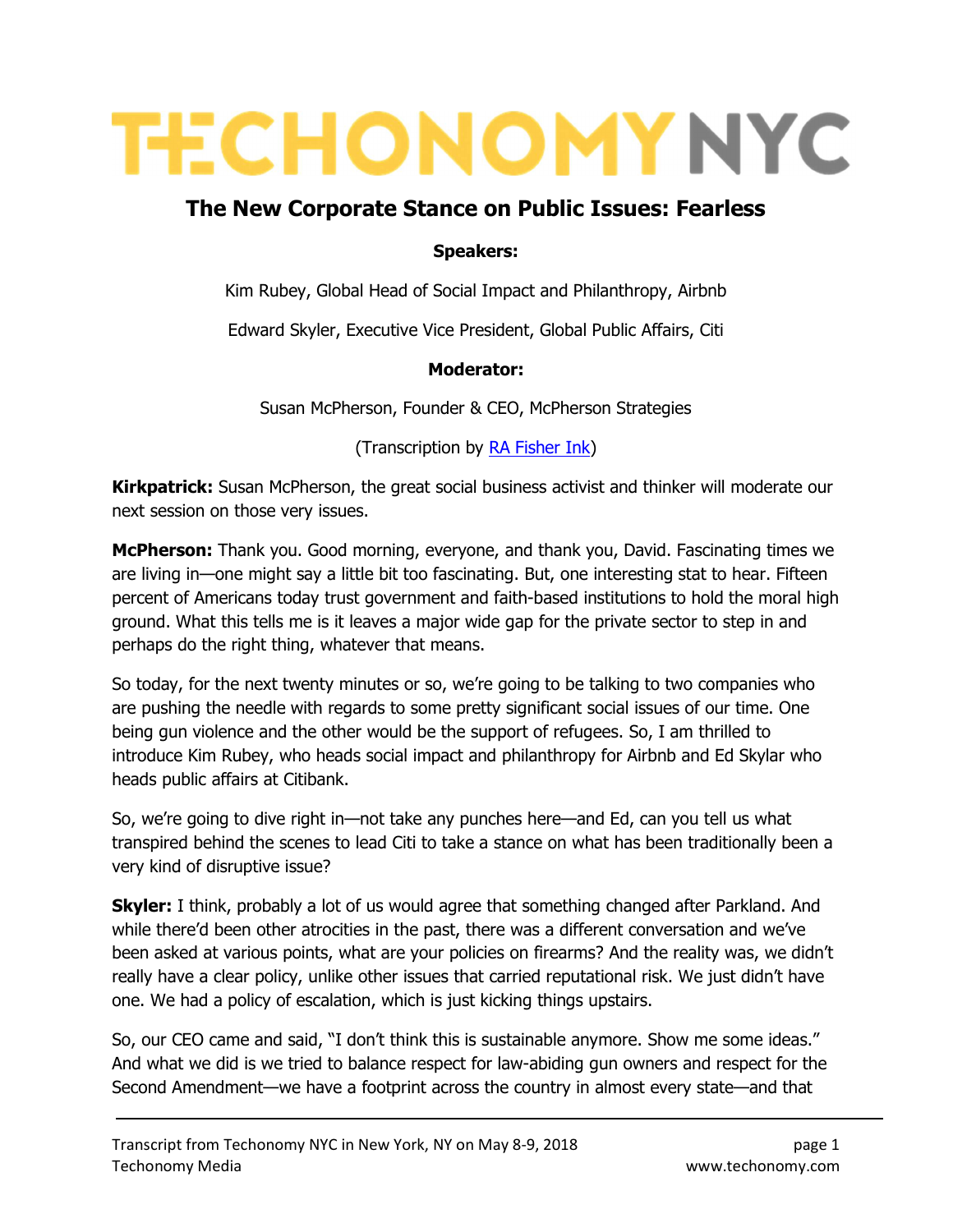was important to us to really try to focus on keeping firearms out of the wrong hands. And you know, I worked for Michael Bloomberg and he used to say, "In God we trust. Everybody else bring data."

# [LAUGHTER]

We looked at some of the commonalities between mass shootings and we'd send out a policy around a couple best practices that a lot of our clients actually followed. So, when you look at background checks, background checks have prevented three million illegal firearms sales or sales to people that weren't qualified to own them. When you look at the age restrictions we put on, between 18 and 21, that segment of society is four times more likely than those over 21 to commit a gun homicide. And bump stocks and high capacity magazines are just making already lethal weapons even more lethal, so we decided that we would work with clients that followed these practices in their sales policies and we'd work with our manufacturers to look at their supply chain.

And it was not something that we took on lightly, but it felt in keeping with the mission of our company and our general quest to contribute to society, we don't know whether it's too much or too little, but the sense was that nothing was really changing in our society and there was that heartbreaking quote after Sandy Hook, somebody said that, "When we decided that killing children in school was bearable, we sort of lost the urge to try to regulate firearms." My company doesn't think it's bearable. I don't think our country thinks it's bearable, so we're trying to do our part.

## **McPherson:** Thank you very much.

So, I serve on the board of USA for UNHCR and when I joined the board four years ago, there was a huge proponent or population of the American public that didn't know the different between a refugee, a migrant, and an immigrant. Obviously, refugees were not top of mind. Question: How did Airbnb take this on as an issue to focus on? And take us behind the scenes.

**Rubey:** Sure. Well, I think when the horrific images started surfacing, we're a global platform driven by global community, and we realized if housing was a core thing that could help address the immediacy of what was happening, we could play a big role in that. So, we worked with organizations like UNHCR and others to devise some pilot programs. And then fast-forward to the implementation of the travel ban last year and we all sat around, were talking amongst ourselves. We're fundamentally a travel company. Travel bans are bad for business, so—

# [LAUGHTER]

## McPherson: Yeah!

**Rubey:** Obviously, we want to speak out, but there's so much more we can do and that's when we realized we, by taking a big commitment and making a big pledge to house 100,000 displaced people over the course of the next five years, we would could both walk the walk and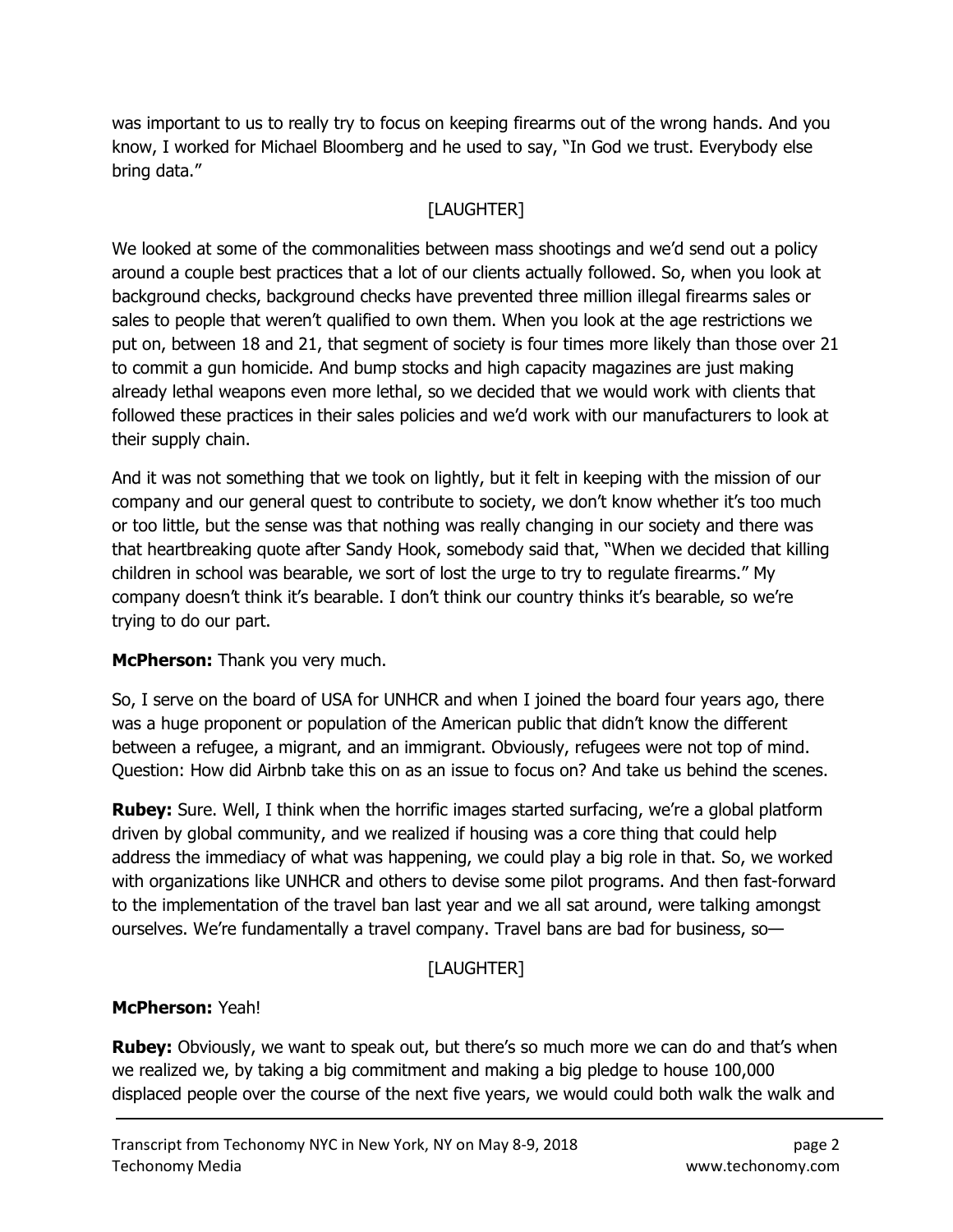talk the talk. And I think, what you were alluding to right at the beginning is it's such an interesting time right now. We hear from a lot of NGO partners about political solutions failing, diplomatic solutions failing, and really, they're relying on that private sector to lead the way in speaking out, adapting policy changes, and really pushing change forward in a way that just isn't working in the other arenas like in the way that it used to.

**McPherson:** Yes, well, it's interesting I heard somebody once say that Airbnb, some senior person in Airbnb said, "If you invite someone into your home, you're much less likely to kill them."

# [LAUGHTER]

So, hopefully that's the truth. What role—and this is for both of you—what role did employees play? And the reason I ask because I recently saw Jim Cramer on MSNBC actually talking about corporate responsibility which, I was shocked, right? That's so mainstream to be on television talking about it. But, I'd be curious from both of your perspectives, was it positive feedback, was there any backlash from support of either one of these causes?

**Skyler:** Yes. Employees played a huge role for us. Out of respect for their privacy, I don't want to get into too many details. We had—

### McPherson: No names?

**Skyler:** No, totally not. We had employees that were personally affected by Parkland. They got a lot of support from the company, but they also asked the question, they said, "Well? Where are we on this?" And nobody had an answer. And so, one of the reasons we did what we did is we wanted our people to have an answer and know where we stood. I think on this issue—on [the] Paris agreement, and climate change, immigration—I think employees are more and more vocal about where they work and the values they want to see their company support.

## McPherson: Yes.

**Rubey:** Yes. The workforce has a huge impact and I think at a place like Airbnb, which is inherently mission driven, they're signing up to work somewhere where they think they're going to be able to impact positive change. And they're always eager to do more and experiment and push the envelope and it is really inspiring to see. I think you can see that across the board. You know, it feels like ancient history, but Tracy Chou, the Pinterest engineer who called for greater disclosure, it really helped shape the debate about and the need for driving greater diversity in tech and other industries. You know, someone writing a Medium post about their experiences can completely change—

## McPherson: - the trajectory.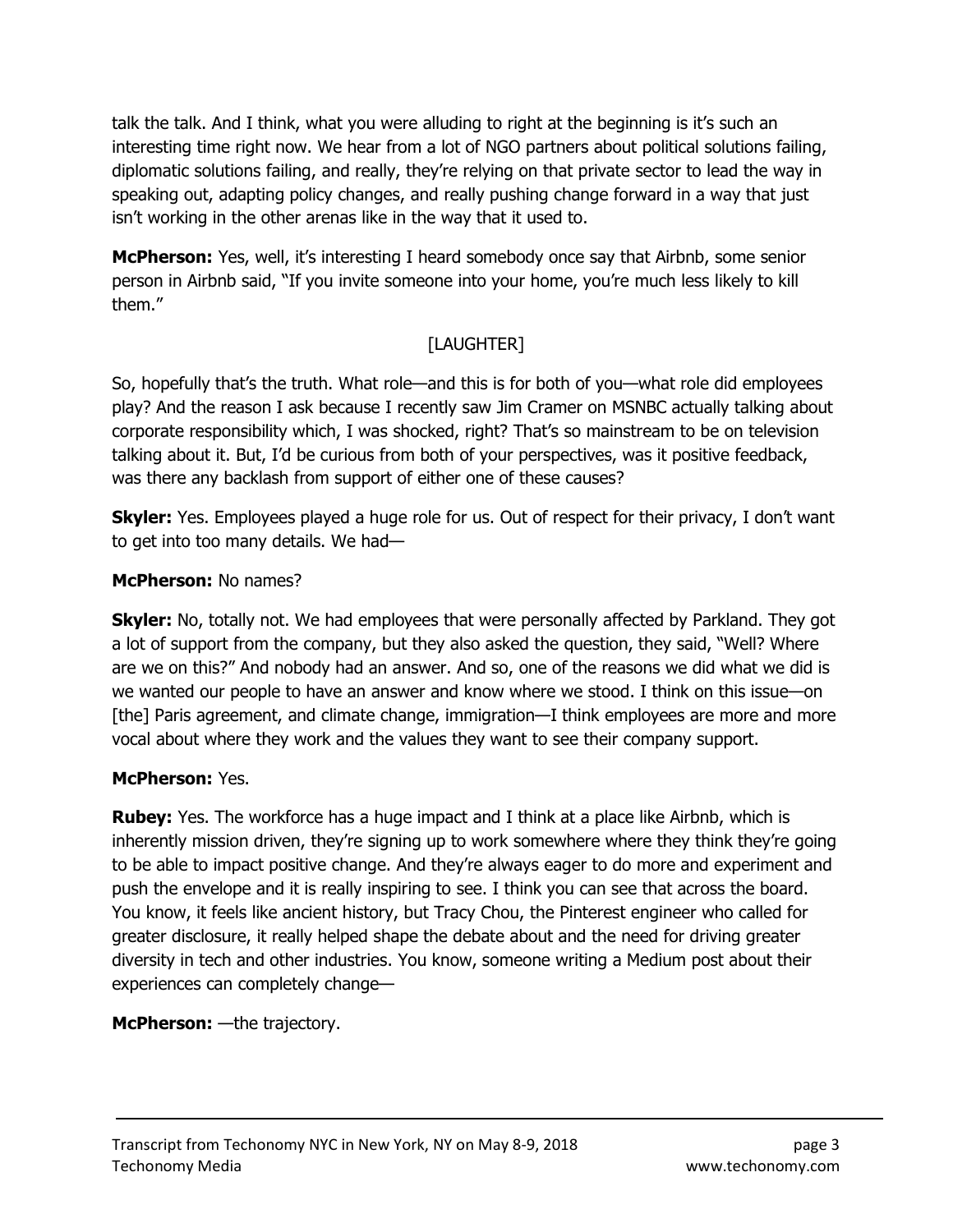**Rubey:** Absolutely, and so I think it's really interesting times and I think employees in a certain sense are just so well equipped to push companies to go even further than they might be initially contemplating.

**McPherson:** Sure. And because we're at a tech conference, I have to ask—how did the role of social and technology play in both of you taking on these specific issues and maybe not other issues? It would be great to hear.

**Skyler:** I don't—for us, I think social is another channel where we're getting feedback from people and it hasn't displaced the traditional channels. And I'll tell you we just had our annual meeting in Chicago a couple weeks ago and you're prepared for people to come and either protest or say whatever is on their mind. And we still get handwritten letters and questions from all quarters. So, I don't think it's—it's just another channel but I think the danger sometimes is that you can assume.

You can allow the loudest voices on social to push you and I think you sort of have to keep things in perspective, especially with some of the manipulation that goes on, that there might be other forces at work, so I think you have to take a little bit with a grain of salt with some of what you see on social and have social listening and have your ears open, your eyes open, but don't assume that those are necessarily majority voices just because they're the loudest.

McPherson: That's great advice. Noted. How about you, Kim?

**Rubey:** Very similar to the extent that people disagree with positions or stances we've taken. The way they express themselves can be really antagonistic and kind of rattling in some regards. But on the flip side of that is they know exactly where we stand and you know, for all intents and purposes, if they don't believe in the ethos of our form of travel, our form of hospitality, they're probably not going to be a great guest or great host—

McPherson: Makes sense.

**Rubey:** —for them to make other choices when they travel is absolutely fine with us.

**McPherson:** Sure. It's interesting about taking the "it's a grain of salt" on the social structure. My sister is the chief curator of the Guggenheim globally and some of you may recall when the White House asked for a van Gogh, she responded with a 24-carat gold toilet to the White House, and for two weeks she was vilified. I mean, to the point where it was rather scary, and thankfully she lives here in New York where people are little more accepting of that point of view. But, you know, the Guggenheim was watching carefully of what the feedback was. But it came out about 60 percent pro and 40 percent con. So—measurement. Typically, corporations don't take on any major initiative without trying to get a sense of "Is this moving the needle? Is it bringing on more customers?" Can you address that?

**Skyler:** Yes, I think it's also important to remember that, especially the issues on firearms regulation, is there are a lot of people that are on the other side of it.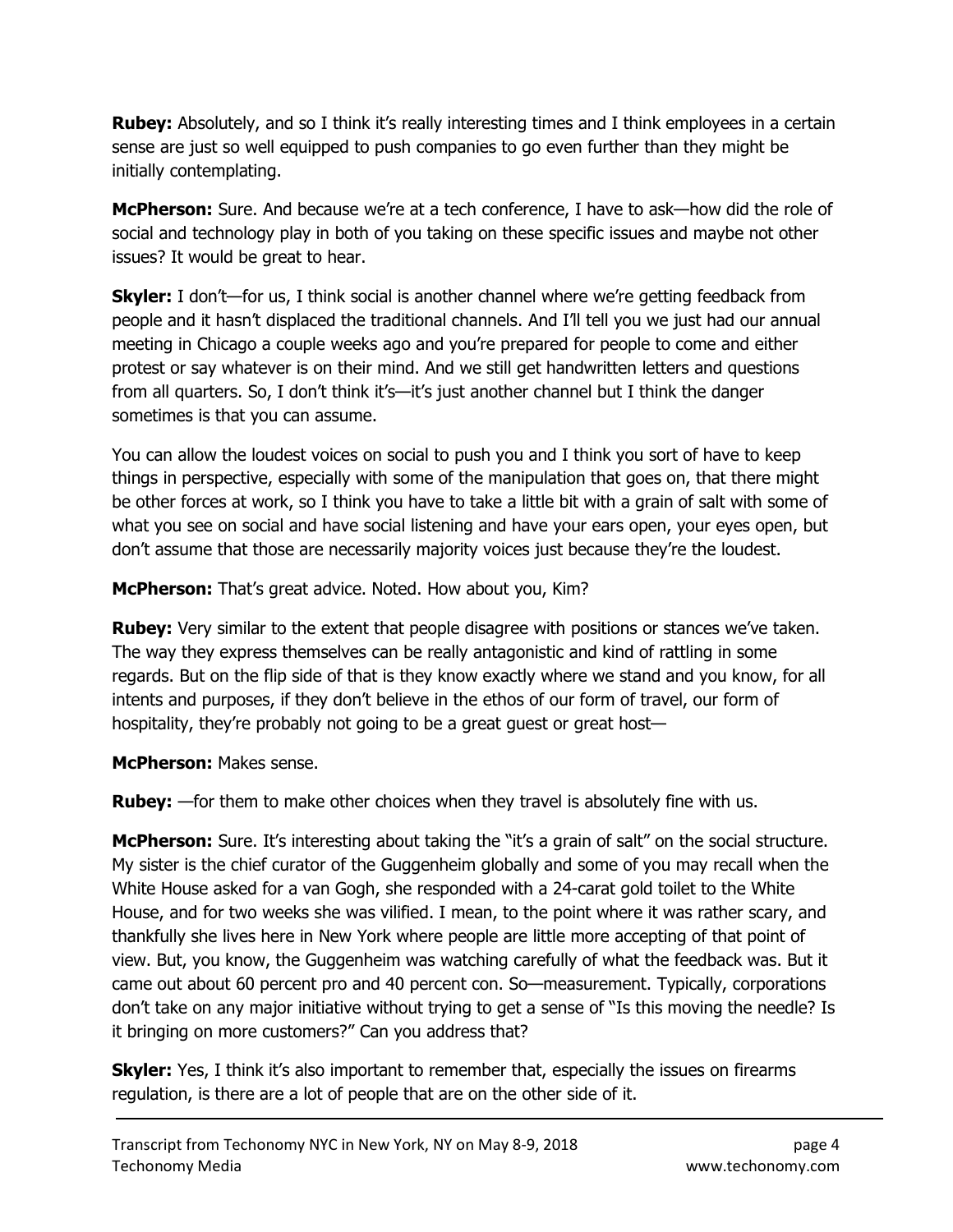#### McPherson: Yes.

**Skyler:** So, it's not as if you roll out this policy and everybody slaps you on the back.

#### McPherson: It's like, "yeah!"

**Skyler:** And I think you can see that as other banks try to figure out what they're going to do. There are a lot of strong voices on the other side and we're getting criticism that we're experiencing as well. It goes back to why we tried to ground our policy the way we did and not make it about gun control but try to keep it about keeping firearms out of the wrong hands.

But, when we measure things—and we do external, we do brand tracking—you know, the stuff is built up over time. I'm proud of our reputation as a leader in corporate sustainability. We started that effort 20 years ago. So, when we announce our \$100 million commitment to clean energy and sustainable finance, it was coming off a \$50 million commitment from a few years before. So, I don't think you're going to see quarter to quarter huge swings.

You can fall off a cliff if you have a problem. We've been in that boat and some of our competitors have dealt with it as well and other companies outside of finance, it sort of comes in on the camel and goes out on the leopard, or whatever the cliché is.

### [LAUGHTER]

You can take a dip pretty quickly but having sustained growth in your brand, attributes, and values is really, a little bit of a slog.

**McPherson:** Well, your finding taking these stands also helps attract the best employees, retain your work force? Yes? No?

**Skyler:** Listen, we have a huge site in South Dakota. We're one of the largest employers there. I can tell you for a fact that this policy gets a different response in New York City, in Chicago, in San Francisco, than it does with our people in South Dakota.

McPherson: —in South Dakota, yes.

**Skyler:** And it's just they have a different experience with the gun issue and it's not a negative one. It's part of their family history, it's part of how they enjoy themselves, it's a sporting thing. So, I hope it all balances out and it's a net positive, but I don't think we can assume that's the case.

McPherson: No. Good point.

**Rubey:** And for us, we're at large—this is the one area where we're not focused on measurement and we're not so metrics obsessed.

[LAUGHTER]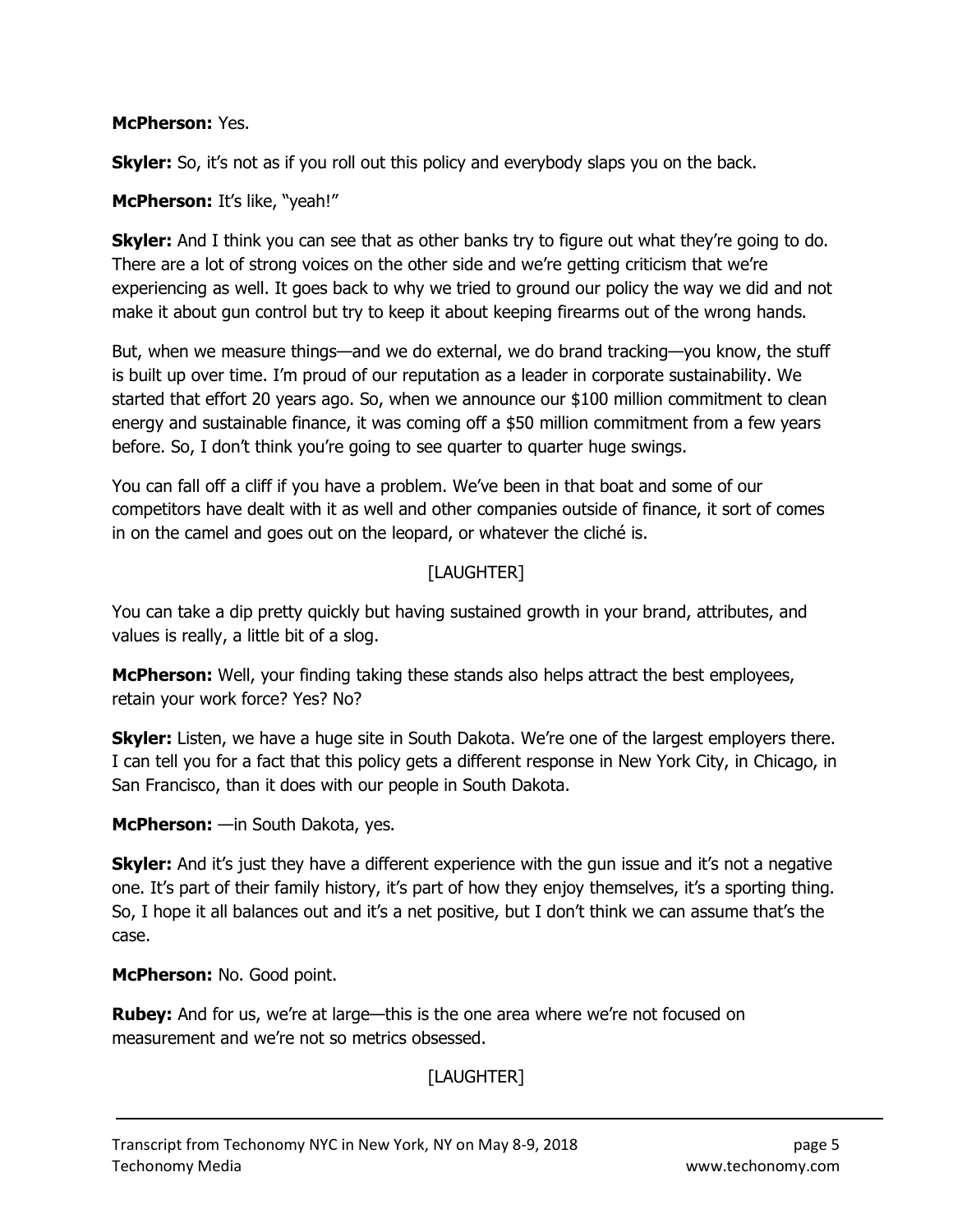I think for us it's a whole bucket of things where it's the right thing to do and that drives the decision-making. In one area that is a real standout though is employees consistently say that our work to help those in need and the stances we take on policy issues is their number one reason they choose to work at Airbnb. In our annual engagement surveys, it's always in the eighties to ninety percent range.

**McPherson:** Wow. That's above the average for sure.

**Rubey: Yes.** 

McPherson: We have about five minutes for questions if anybody—and I think that there's a mike. Why don't we take this lovely person here who was quick to jump?

# [LAUGHTER]

McKeown: I was making a note! Oh, hi! Kate McKeown—this is my second and not-to-be-last Techonomy. My question to you guys is about trust and slippery slopes. The gun issue. My brother and I voted for different people. We both think the government is corrupt—we just worry about who is the more dangerous. With regard to the gun issue, my brother would say we have a crazy government and citizenry desperately trying to disarm itself. How crazy is this? I would say other things. Here's my question: everybody's scared to death of the slippery slope. We don't trust each other.

Things like Airbnb that foster trust, because basically the slippery slope is, if you let somebody abort a child, which is conceived by rape and all kinds of bad things, it is a slippery slope. Immediately we're going to abort everybody.

Same with guns. If you start to regulate even a little bit, it's a slippery slope. And everybody trying to stay of the slippery slope and we don't trust each other so nobody compromises. That's a comment and question to you.

McPherson: I think that's what Citi is saying. You're really trying to let it-

**Skyler:** Yes. There is a—I think everybody knows who they are. There is a gun rights organization in this country that has taken this approach. They do not want to compromise on anything because they do believe it is a slippery slope. That argument has an appeal with some people. What we've tried to do is not fall into the traditional gun control traps and fall into the allegation we're trying to take people's guns away, but try to really center on best practices that work, some of them that are adopted by states and some of them that have wide public support of the practices we supported.

Ninety-seven percent of people in this country support universal background checks. Ninetyseven percent of gun owners support universal background checks. Sixty percent of Republicans—excuse me, seventy percent of our country think we should have stronger gun regulation—the majority of Republicans and the majority of gun owners. So, there are